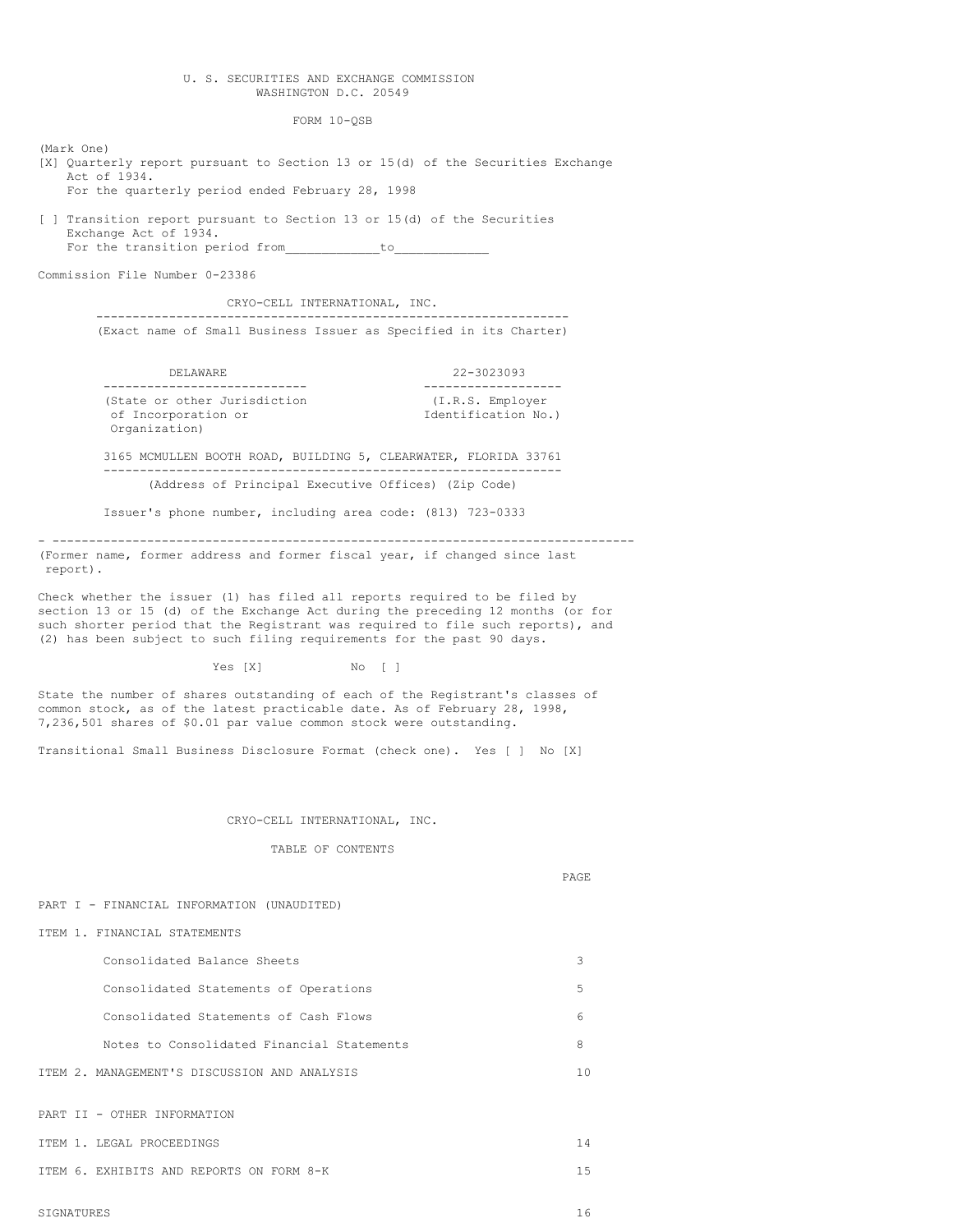# 2

# CRYO-CELL INTERNATIONAL, INC. AND SUBSIDIARIES CONSOLIDATED BALANCE SHEETS

# ASSETS

|                                                                                   | 1998<br>(UNAUDITED)    | FEBRUARY 28, NOVEMBER 30,<br>1997 |
|-----------------------------------------------------------------------------------|------------------------|-----------------------------------|
| CURRENT ASSETS                                                                    |                        |                                   |
| Cash and cash equivalents<br>Receivables and advances (net of allowance for       | \$                     | 487,697 \$ 814,156                |
| doubtful accounts of \$4,338)                                                     | 87,230                 | 62,637                            |
| Marketable securities                                                             |                        | 200,000 225,000                   |
| Inventory                                                                         | 729                    | $\sim$ $  -$                      |
| Refundable income taxes                                                           |                        | 18,108 21,338                     |
| Loan origination fees, net                                                        |                        | 27,397 44,116                     |
| Prepaid expenses and other current assets                                         | 25,392                 | 57,676                            |
|                                                                                   |                        |                                   |
| Total current assets                                                              | -----------            | 846,553 1,224,923<br>-----------  |
| PROPERTY AND EQUIPMENT                                                            |                        |                                   |
| Property and equipment, net                                                       |                        | 2,510,832 2,466,152               |
|                                                                                   | __________             |                                   |
| OTHER ASSETS                                                                      |                        |                                   |
| Intangible assets (net of amortization of<br>\$36,867 and \$35,696, respectively) | 67,343                 | 68,512                            |
| Deposits with vendors and others                                                  | 143,790                | 28,788                            |
| Investment in unconsolidated affiliate                                            | 138,215<br>----------- | 191,698<br>----------             |
|                                                                                   |                        |                                   |
| Total other assets                                                                |                        | 349,348 288,998<br>----------     |
|                                                                                   |                        |                                   |
| TOTAL ASSETS                                                                      | \$3,706,733            | \$3,980,073                       |
|                                                                                   | ----------             | <b>HEEBERHEE</b>                  |

The accompanying notes to consolidated financial statements are an integral part of these statements.

3

<TABLE> <CAPTION>

> CRYO-CELL INTERNATIONAL, INC. AND SUBSIDIARIES CONSOLIDATED BALANCE SHEETS

> > LIABILITIES AND STOCKHOLDERS' EQUITY

|                                                         | 1998<br>(UNAUDITED)<br><< |              | FEBRUARY 28, NOVEMBER 30,<br>1997<br><< |         |
|---------------------------------------------------------|---------------------------|--------------|-----------------------------------------|---------|
| $<$ S $>$                                               |                           |              |                                         |         |
| CURRENT LIABILITIES                                     |                           |              |                                         |         |
| Accounts payable                                        | \$                        | $294,362$ \$ |                                         | 289,159 |
| Accrued expenses and withholdings                       |                           | 77,731       |                                         | 104,194 |
| Short term borrowings                                   |                           | 500,000      |                                         | 500,000 |
| Current portion of obligations under capital leases     |                           | 1,136        |                                         | 2,350   |
|                                                         |                           |              |                                         |         |
| Total current liabilities                               |                           | 873,229      |                                         | 895,703 |
| OTHER LIABILITIES                                       |                           |              |                                         |         |
| Unearned revenue and deposits                           |                           | 34,796       |                                         | 8,708   |
| Obligations under capital leases-net of current portion |                           | 5,494        |                                         | 4,542   |
|                                                         |                           |              |                                         |         |
| Total other liabilities                                 |                           | 40,290       |                                         | 13,250  |
|                                                         |                           |              |                                         |         |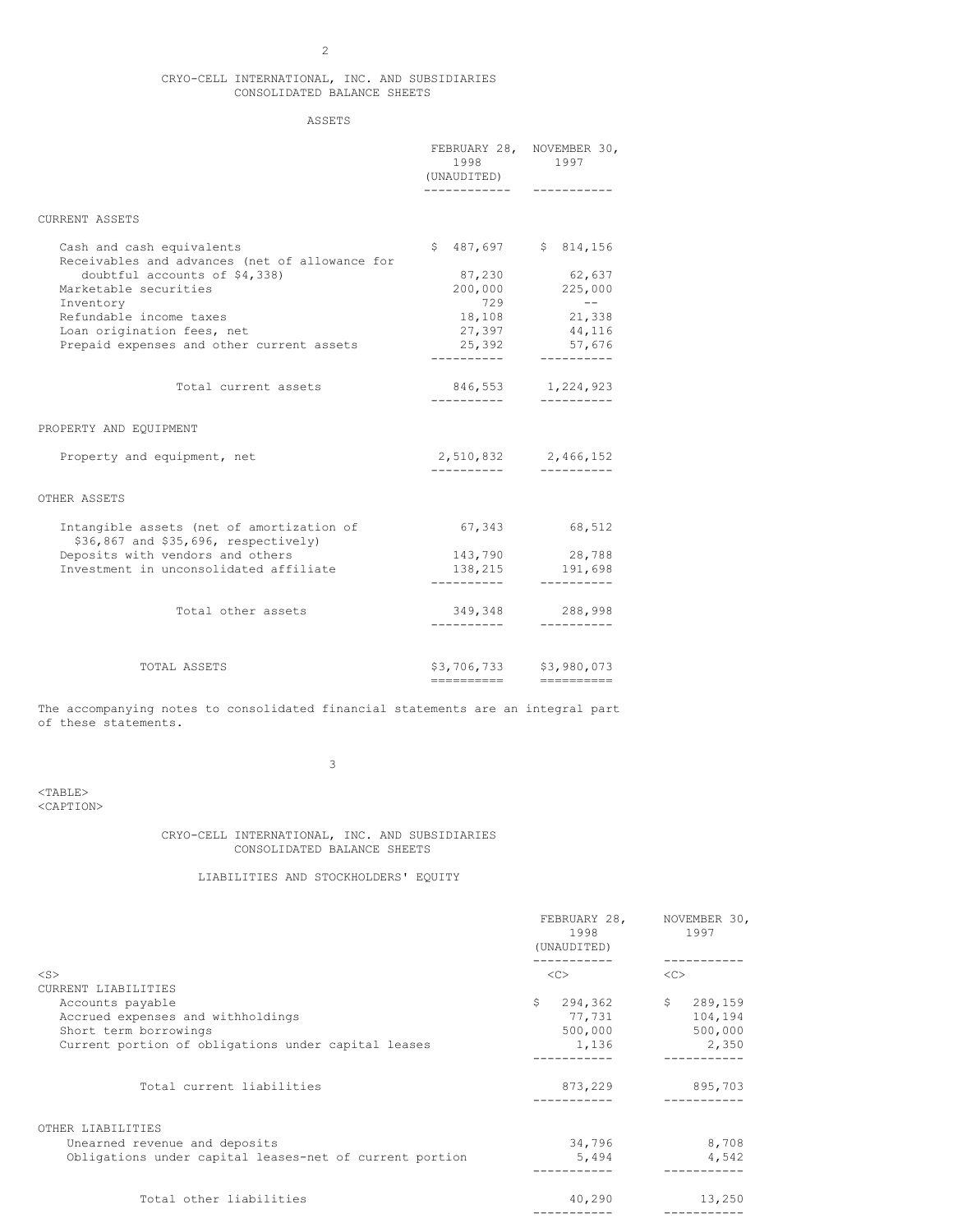| STOCKHOLDERS' EQUITY                                     |             |               |
|----------------------------------------------------------|-------------|---------------|
| Preferred stock (500,000 \$.01 par value authorized;     |             |               |
| 0 issued and outstanding)                                |             |               |
| Common stock (15,000,000 \$.01 par value common shares   |             |               |
| authorized; 7,236,501 at February 28, 1998 and 7,186,501 |             |               |
| at November 30, 1997 issued and outstanding)             | 72,365      | 71,865        |
| Additional paid-in capital                               | 7,956,902   | 7,702,791     |
| Unrealized losses on marketable securities               | (200, 000)  | (175,000)     |
| Accumulated deficit                                      | (5,036,053) | (4, 528, 536) |
|                                                          |             |               |
| Total stockholders' equity                               | 2,793,214   | 3,071,120     |
| TOTAL LIABILITIES AND                                    |             |               |
| STOCKHOLDERS' EQUITY                                     | \$3,706,733 | \$3,980,073   |
|                                                          |             |               |

# $\rm <$  /TABLE>

The accompanying notes to consolidated financial statements are an integral part of these statements.

4

## <TABLE> <CAPTION>

# CRYO-CELL INTERNATIONAL, INC. AND SUBSIDIARIES

CONSOLIDATED STATEMENTS OF OPERATIONS

|                                                                            | THREE MONTHS ENDED       |                                                                                                                                                                                                                                                                                                                                                                                                                                                                                                                                                                                                                                                                                                                                                       |  |
|----------------------------------------------------------------------------|--------------------------|-------------------------------------------------------------------------------------------------------------------------------------------------------------------------------------------------------------------------------------------------------------------------------------------------------------------------------------------------------------------------------------------------------------------------------------------------------------------------------------------------------------------------------------------------------------------------------------------------------------------------------------------------------------------------------------------------------------------------------------------------------|--|
|                                                                            |                          | FEBRUARY 28, FEBRUARY 28,                                                                                                                                                                                                                                                                                                                                                                                                                                                                                                                                                                                                                                                                                                                             |  |
|                                                                            | 1998                     | 1997                                                                                                                                                                                                                                                                                                                                                                                                                                                                                                                                                                                                                                                                                                                                                  |  |
|                                                                            |                          | (UNAUDITED) (UNAUDITED)                                                                                                                                                                                                                                                                                                                                                                                                                                                                                                                                                                                                                                                                                                                               |  |
|                                                                            | ___________              | -----------                                                                                                                                                                                                                                                                                                                                                                                                                                                                                                                                                                                                                                                                                                                                           |  |
| $<$ S $>$                                                                  | CC                       | $\langle$ C>                                                                                                                                                                                                                                                                                                                                                                                                                                                                                                                                                                                                                                                                                                                                          |  |
| <b>REVENUE</b>                                                             | $$36,175$ $$404,800$     |                                                                                                                                                                                                                                                                                                                                                                                                                                                                                                                                                                                                                                                                                                                                                       |  |
| COSTS AND EXPENSES:                                                        | ------------             | ------------                                                                                                                                                                                                                                                                                                                                                                                                                                                                                                                                                                                                                                                                                                                                          |  |
| Cost of sales                                                              | 17,113                   | $--$                                                                                                                                                                                                                                                                                                                                                                                                                                                                                                                                                                                                                                                                                                                                                  |  |
| Marketing, general & administrative expenses                               | 393,639                  | 430,780                                                                                                                                                                                                                                                                                                                                                                                                                                                                                                                                                                                                                                                                                                                                               |  |
| Research, development and related engineering                              | 49,054                   | 29,690                                                                                                                                                                                                                                                                                                                                                                                                                                                                                                                                                                                                                                                                                                                                                |  |
| Depreciation and amortization                                              | 40,000                   | 13,338                                                                                                                                                                                                                                                                                                                                                                                                                                                                                                                                                                                                                                                                                                                                                |  |
|                                                                            | ------------             | ___________                                                                                                                                                                                                                                                                                                                                                                                                                                                                                                                                                                                                                                                                                                                                           |  |
| Total Cost and Expenses                                                    | 499,806                  | 473,808                                                                                                                                                                                                                                                                                                                                                                                                                                                                                                                                                                                                                                                                                                                                               |  |
|                                                                            | ------------             | ------------                                                                                                                                                                                                                                                                                                                                                                                                                                                                                                                                                                                                                                                                                                                                          |  |
| OPERATING PROFIT (LOSS)                                                    | (463, 631)               | (69,008)                                                                                                                                                                                                                                                                                                                                                                                                                                                                                                                                                                                                                                                                                                                                              |  |
| OTHER INCOME AND (EXPENSE):                                                |                          | ___________                                                                                                                                                                                                                                                                                                                                                                                                                                                                                                                                                                                                                                                                                                                                           |  |
| Interest income                                                            | 6,699                    | 16,931                                                                                                                                                                                                                                                                                                                                                                                                                                                                                                                                                                                                                                                                                                                                                |  |
| Interest (Expense)                                                         | (11, 037)                | $- - -$                                                                                                                                                                                                                                                                                                                                                                                                                                                                                                                                                                                                                                                                                                                                               |  |
| Gain on sale of unconsolidated affiliate's stock                           | 68,620                   |                                                                                                                                                                                                                                                                                                                                                                                                                                                                                                                                                                                                                                                                                                                                                       |  |
|                                                                            | ------------             |                                                                                                                                                                                                                                                                                                                                                                                                                                                                                                                                                                                                                                                                                                                                                       |  |
| Total Other Income                                                         | 64,282<br>------------   | 16,931<br>-----------                                                                                                                                                                                                                                                                                                                                                                                                                                                                                                                                                                                                                                                                                                                                 |  |
|                                                                            |                          |                                                                                                                                                                                                                                                                                                                                                                                                                                                                                                                                                                                                                                                                                                                                                       |  |
| INCOME (LOSS) BEFORE EQUITY IN NET LOSS OF<br>UNCONSOLIDATED AFFILIATE AND |                          |                                                                                                                                                                                                                                                                                                                                                                                                                                                                                                                                                                                                                                                                                                                                                       |  |
| PROVISION FOR INCOME TAXES                                                 | (399, 349)               | (52, 077)                                                                                                                                                                                                                                                                                                                                                                                                                                                                                                                                                                                                                                                                                                                                             |  |
| Provision for income taxes                                                 | $- -$                    | 11,897                                                                                                                                                                                                                                                                                                                                                                                                                                                                                                                                                                                                                                                                                                                                                |  |
| Equity in net loss of unconsolidated affiliate                             | 108,094                  | 20,048                                                                                                                                                                                                                                                                                                                                                                                                                                                                                                                                                                                                                                                                                                                                                |  |
|                                                                            | ------------             | ___________                                                                                                                                                                                                                                                                                                                                                                                                                                                                                                                                                                                                                                                                                                                                           |  |
| NET INCOME (LOSS)                                                          | (5 507, 443)             | (5 84, 022)                                                                                                                                                                                                                                                                                                                                                                                                                                                                                                                                                                                                                                                                                                                                           |  |
|                                                                            | ===========              | $\begin{array}{cccccccccc} \multicolumn{2}{c}{} & \multicolumn{2}{c}{} & \multicolumn{2}{c}{} & \multicolumn{2}{c}{} & \multicolumn{2}{c}{} & \multicolumn{2}{c}{} & \multicolumn{2}{c}{} & \multicolumn{2}{c}{} & \multicolumn{2}{c}{} & \multicolumn{2}{c}{} & \multicolumn{2}{c}{} & \multicolumn{2}{c}{} & \multicolumn{2}{c}{} & \multicolumn{2}{c}{} & \multicolumn{2}{c}{} & \multicolumn{2}{c}{} & \multicolumn{2}{c}{} & \multicolumn{2}{c}{} & \multicolumn{2}{c}{} & \mult$                                                                                                                                                                                                                                                                |  |
| NET INCOME (LOSS) PER SHARE                                                | ===========              | $(5 \t 0.07)$ $(5 \t 0.01)$<br>eeeeeeeee                                                                                                                                                                                                                                                                                                                                                                                                                                                                                                                                                                                                                                                                                                              |  |
|                                                                            |                          |                                                                                                                                                                                                                                                                                                                                                                                                                                                                                                                                                                                                                                                                                                                                                       |  |
| Number of Shares Used In Computation                                       | 7,199,834<br>=========== | 7,151,984<br>$\qquad \qquad \Rightarrow \qquad \qquad \Rightarrow \qquad \qquad \Rightarrow \qquad \qquad \Rightarrow \qquad \qquad \Rightarrow \qquad \qquad \Rightarrow \qquad \qquad \Rightarrow \qquad \qquad \Rightarrow \qquad \qquad \Rightarrow \qquad \qquad \Rightarrow \qquad \qquad \Rightarrow \qquad \qquad \Rightarrow \qquad \qquad \Rightarrow \qquad \qquad \Rightarrow \qquad \qquad \Rightarrow \qquad \qquad \Rightarrow \qquad \qquad \Rightarrow \qquad \qquad \Rightarrow \qquad \qquad \Rightarrow \qquad \qquad \Rightarrow \qquad \qquad \Rightarrow \qquad \qquad \Rightarrow \qquad \qquad \Rightarrow \qquad \qquad \Rightarrow \qquad \qquad \Rightarrow \qquad \qquad \Rightarrow \qquad \qquad \Rightarrow \qquad \$ |  |

</TABLE>

The accompanying notes to consolidated financial statements are an integral part of these statements.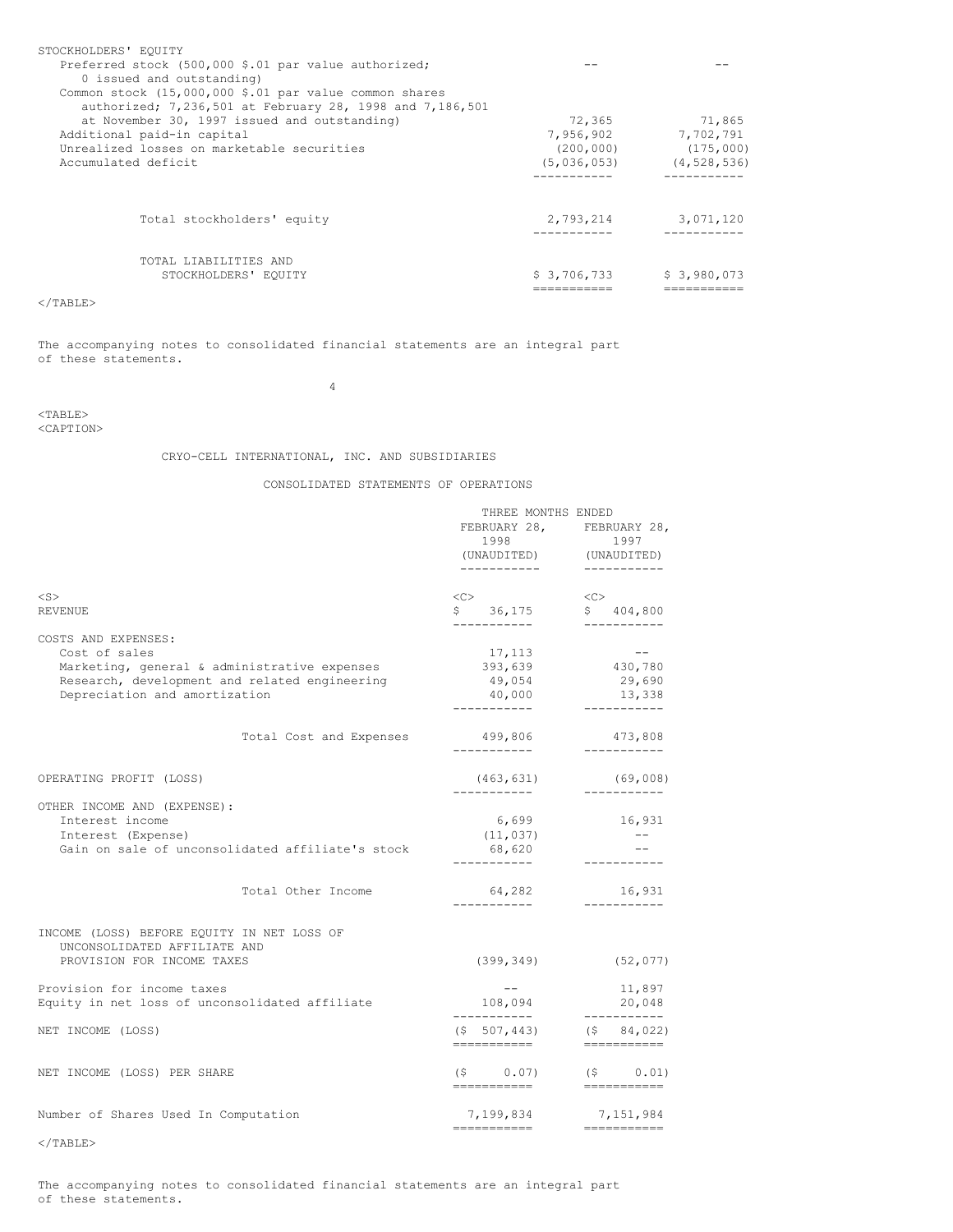# CRYO-CELL INTERNATIONAL, INC. AND SUBSIDIARIES CONSOLIDATED STATEMENT OF CASH FLOWS

|                                                                                | THREE MONTHS ENDED<br>FEBRUARY 28, FEBRUARY 28,<br>(UNAUDITED) (UNAUDITED)<br>------------               ---------- |           | 1997                    |  |
|--------------------------------------------------------------------------------|---------------------------------------------------------------------------------------------------------------------|-----------|-------------------------|--|
| $<$ S $>$                                                                      | $\langle$ C $>$ $\rangle$                                                                                           | < <c></c> |                         |  |
| CASH FLOWS FROM OPERATING ACTIVITIES                                           |                                                                                                                     |           |                         |  |
| Net Income (loss)                                                              | \$<br>$(507, 443)$ \$ $(84, 022)$                                                                                   |           |                         |  |
| Adjustments to reconcile net income (loss)                                     |                                                                                                                     |           |                         |  |
| to cash provided by (used for) operating activities:                           |                                                                                                                     |           |                         |  |
| Depreciation and amortization                                                  | 40,000                                                                                                              |           | 13,338                  |  |
| Equity in loss of unconsolidated affiliate                                     | 108,094                                                                                                             |           | 20,048                  |  |
| Changes in assets and liabilities:                                             |                                                                                                                     |           |                         |  |
| Accounts receivable                                                            | $(24, 593)$ 267, 236                                                                                                |           |                         |  |
| Inventory                                                                      | (729)                                                                                                               |           | 1,761                   |  |
| Prepaid expenses                                                               | 32,284                                                                                                              |           | (8, 530)                |  |
| Accounts payable                                                               | 5,202 11,829                                                                                                        |           |                         |  |
| Unearned revenue and deposits                                                  | 26,088                                                                                                              |           | $\sim$ $ -$             |  |
| Accrued expenses                                                               | (26, 463)                                                                                                           |           | 38,562                  |  |
| Refundable income taxes                                                        | 3,230                                                                                                               |           | (37, 334)               |  |
| Deposits and other                                                             | (115,000)                                                                                                           |           | 5,971<br>------------   |  |
| NET CASH PROVIDED BY (USED FOR) OPERATING ACTIVITIES                           | $(459, 330)$ 228,859                                                                                                |           |                         |  |
| CASH FLOWS USED FOR INVESTING ACTIVITIES:                                      |                                                                                                                     |           |                         |  |
| Purchases of property and equipment-net                                        | $(66, 687)$ $(105, 875)$                                                                                            |           |                         |  |
| NET CASH USED FOR INVESTING ACTIVITIES                                         | $$ (66, 687)$ $$ (105, 875)$                                                                                        |           |                         |  |
| CASH FLOWS FROM FINANCING ACTIVITIES                                           |                                                                                                                     |           |                         |  |
| Sale of stock options                                                          | 62,500                                                                                                              |           |                         |  |
| Purchase of common stock                                                       | 137,500                                                                                                             |           | $- -$                   |  |
| Principal payments under capital leases                                        | (262)                                                                                                               |           | (2,098)                 |  |
| NET CASH PROVIDED BY FINANCING ACTIVITIES:                                     | ------------<br>199,738                                                                                             |           | ____________<br>(2,098) |  |
|                                                                                |                                                                                                                     |           |                         |  |
| Increase (decrease) in cash and cash equivalents<br>Cash and cash equivalents: | (326, 459)                                                                                                          |           | 120,886                 |  |
| Beginning of year                                                              | 814,156 1,079,531<br>------------                                                                                   |           | ___________             |  |
| End of period                                                                  | $$487,697$ $$1,200,417$                                                                                             |           |                         |  |
|                                                                                | ===========                                                                                                         |           | ------------            |  |

 $<$ /TABLE>

The accompanying notes to consolidated financial statements are an integral part of these statements.

6

<TABLE> <CAPTION>

# CRYO-CELL INTERNATIONAL, INC. AND SUBSIDIARIES CONSOLIDATED STATEMENT OF CASH FLOWS

|                                                                                  | THREE MONTHS ENDED |              |  |  |
|----------------------------------------------------------------------------------|--------------------|--------------|--|--|
|                                                                                  | FEBRUARY 28,       | FEBRUARY 28, |  |  |
|                                                                                  | 1998               | 1997         |  |  |
|                                                                                  | (UNAUDITED)        | (UNAUDITED)  |  |  |
|                                                                                  |                    |              |  |  |
| $<$ S $>$<br>< <sub><br/>SUPPLEMENTAL DISCLOSURE OF CASH FLOW INFORMATION:</sub> | < <sub></sub>      | <<           |  |  |
| Cash paid during the year for:                                                   |                    |              |  |  |
| Interest                                                                         | S<br>11,037        | \$           |  |  |
|                                                                                  |                    |              |  |  |
| Income taxes                                                                     | \$                 | \$<br>49,231 |  |  |
|                                                                                  |                    |              |  |  |

SUPPLEMENTAL SCHEDULE OF NON-CASH INVESTING AND FINANCING ACTIVITIES:  $<$ /TABLE>

The accompanying notes to consolidated financial statements are an integral part of these statements.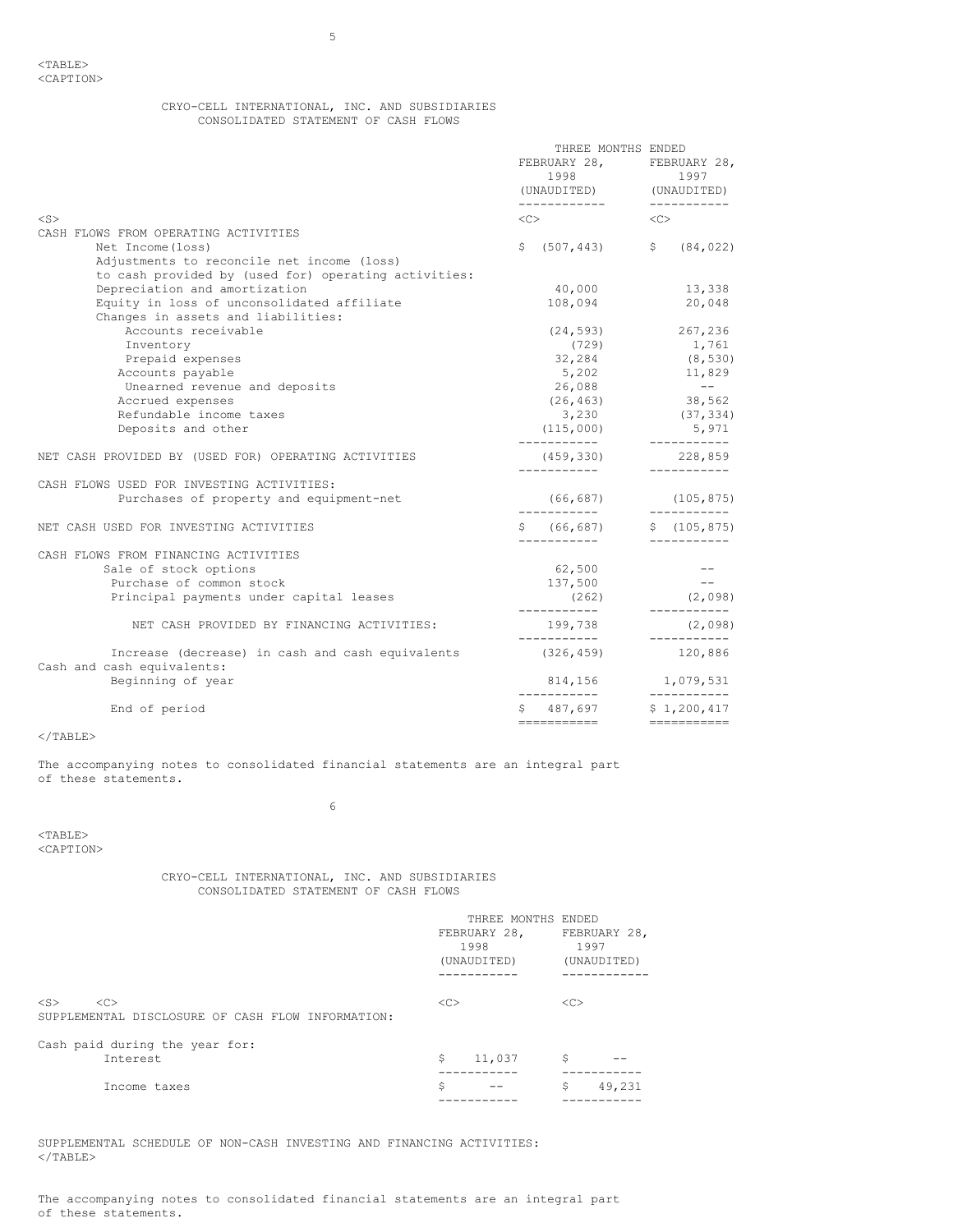#### CRYO-CELL INTERNATIONAL, INC. NOTES TO CONSOLIDATED FINANCIAL STATEMENTS FEBRUARY 28, 1998 (UNAUDITED)

7

#### NOTE 1 - FINANCIAL STATEMENTS

The Consolidated Financial Statements including the Consolidated Balance Sheet as of February 28, 1998, Consolidated Statements of Operations for the three months ended February 28, 1998 and Consolidated Statement of Cash Flows for the three months ended February 28, 1998 have been prepared by the Company, without audit. In the opinion of Management, all adjustments (which include only normal recurring adjustments) necessary to present fairly the financial position, results of operations and changes in cash flows at February 28, 1998 and for all periods presented have been made.

Certain information and footnote disclosures normally included in consolidated financial statements prepared in accordance with generally accepted accounting principles have been condensed or omitted. It is suggested that these condensed financial statements be read in conjunction with the financial statements and notes thereto included in the Company's November 30, 1997 Annual Report on Form 10-KSB.

### NOTE 2 - INVESTMENT EQUITY IN UNCONSOLIDATED AFFILIATE, SALE OF STOCK

In December 1997, the Company received \$68,620 from the sale of 18,000 shares of Net/Tech International, Inc. common stock. This sale brought the Company's remaining holdings of Net/Tech stock to 1,865,711 shares. Under the equity method of accounting, these shares are valued on CRYO-CELL's balance sheet at \$138,215 as of February 28, 1998. If these same shares were valued at the closing market price of Net/Tech's stock on February 28, 1998, the market capitalization of CRYO-CELL's holdings would be \$5,713,740.

## NOTE 3 LINE OF CREDIT

In August 1997, the Company entered into a one year line of credit agreement with NationsBank, N.A. ("the Bank") whereby the Bank will lend up to \$1,000,000. As part of the agreement, the Bank received a \$10,000 commitment fee and collateral of 250,000 shares of Net/Tech International, Inc. common stock owned by the Company and a pledge of 350,000 shares of the Company stock owned by a group of the Company's shareholders. At February 28, 1998 direct borrowings under this agreement were \$500,000. Terms of the loan require interest to be paid monthly at the Bank's prime lending rate plus 1%. The agreement expires on July 31, 1998 at which time the Company will refinance the loan. The agreement contains several covenants relating to working capital and net worth which the Company is not in compliance with as of February 28, 1998 thus allowing the Bank to ask for current repayment. The fair market value of the collateral as of February 28, 1998, was in excess of \$1,500,000. Although it does not believe it will need to, the Company stands ready to liquidate any collateral or find other sources of funds to repay the loan should this become necessary.

### NOTE 4 STOCKHOLDERS EQUITY

In February 1998, the Company received \$62,500 from the sale of options (at \$1.00 for each optioned share) to purchase 62,500 shares of its common stock at \$5.00 per share. These options are valid for a period of five years. Exercise of these options can result in a cash infusion to the Company of \$312,500. In February 1998, the Company received \$137,500 from the sale of 50,000 shares of its common stock at \$2.75 per share.

Stock issued will be subject to Rule 144 restrictions.

8

CRYO-CELL INTERNATIONAL, INC. NOTES TO CONSOLIDATED FINANCIAL STATEMENTS FEBRUARY 28, 1998 (UNAUDITED)

### NOTE 5 REVENUE SHARING AGREEMENTS

#### BIO-STOR

The Company expanded its prior agreement with Bio-Stor International, Inc. (Bio-Stor). The terms of the prior agreement entered into April 1996 were for Bio-Stor to pay the Company \$5,000,000 in exchange for the rights to the shared revenue derived from 150,000 storage spaces. (5 passive Revenue Sharing Partnerships encompassing 30,000 storage spaces per partnership) The agreement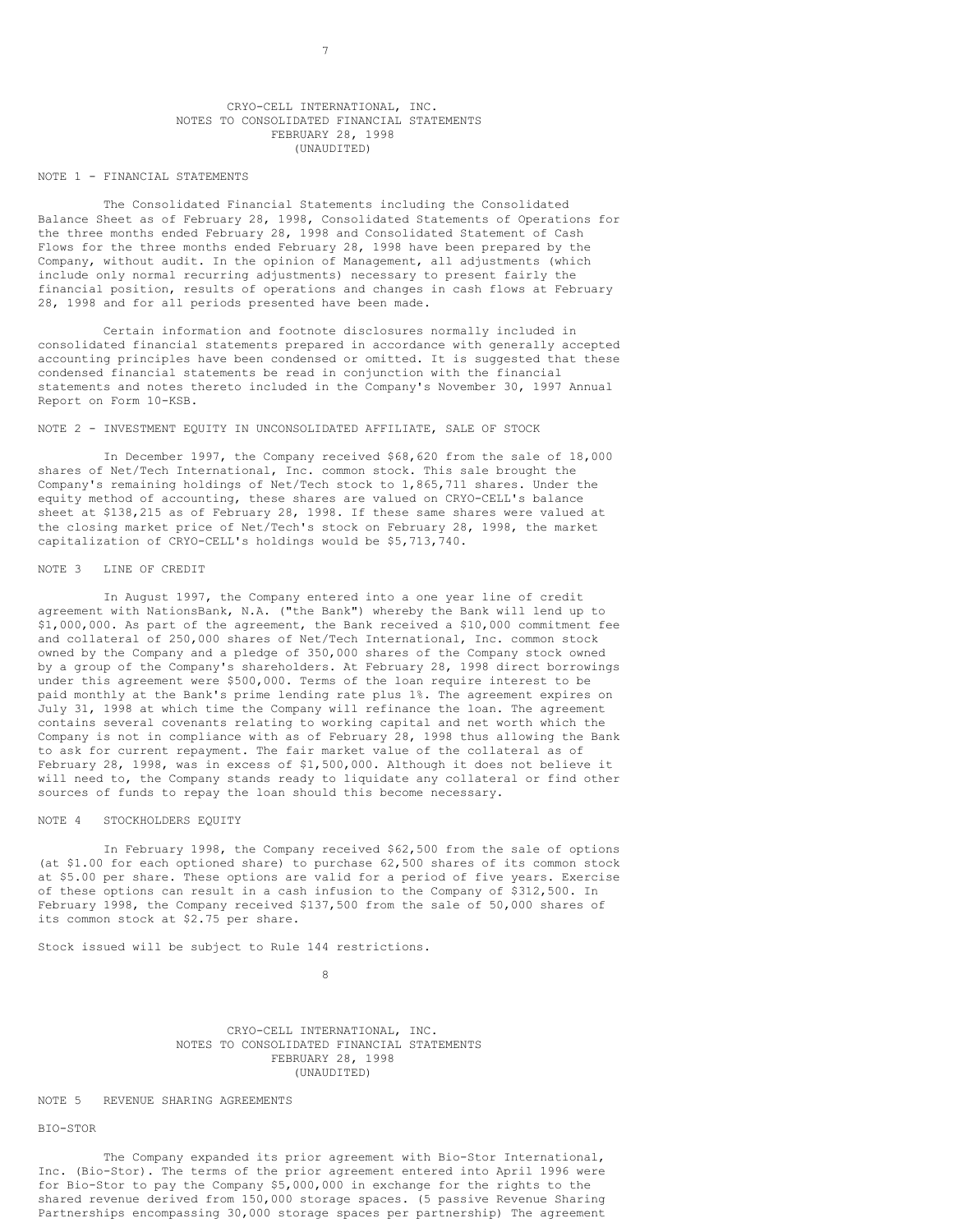was to be financed with proceeds from an Initial Public Offering (IPO) of Bio-Stor stock. Bio-Stor paid \$900,000 which was recognized as revenue in fiscal 1996, but was unable to fund the balance of the agreement because it did not file for the planned IPO. This payment entitled Bio-Stor to share storage revenues on 27,000 spaces with CRYO-CELL.

The expanded agreement reduces the number of passive partnership revenue sharing agreements from 5 to 3 in consideration for \$3,000,000 of which \$900,000 had already been received and recognized. The amended agreement also creates an active Revenue Sharing Partnership in consideration for an additional \$1,000,000. In the active Revenue Sharing Partnership Bio-Stor plans on filing the allotted 33,000 storage spaces through its own marketing efforts. The active Revenue Sharing Partnership entitles Bio-Stor to the same revenue sharing as a passive partnership plus its pro rata portion of processing and storage fees generated from their marketing activities. Bio-Stor will also have the right to first refusal to any further Revenue Sharing Agreements prior to these being offered to other interested parties once Bio-Stor has paid CRYO-CELL a total of \$4,000,000.

In addition, CRYO-CELL granted Bio-Stor a one year option to (1) purchase a 20% equity position of CRYO-CELL Europe (a corporation to be formed to service the European common markets) for \$2,000,000 and to (2) purchase an equity position in CRYO-CELL Latin America (a corporation to be formed to service Merco-Sur, which encompasses Argentina, Brazil, Paraguay, Uraguay and Chile) for \$1,000,000 per 10% of the equity of the Company up to 20%.

In consideration of the expanded agreement, CRYO-CELL received a 19% equity position in Bio-Stor. The number of shares shall be determined by the number of outstanding shares and warrants at the completion of the Bio-Stor underwriting. CRYO-CELL shall only receive shares for the 19% of outstanding warrants if and when they are exercised and become common shares in order to maintain CRYO-CELL's 19% equity position through and including warrant exercising. CRYO-CELL has granted Bio-Stor a voting trust with respect to these shares.

#### NOTE 6 COMMITTMENTS AND CONTINGENCIES

In December 1997, the Company entered into a marketing agreement with Lamaze Publishing Company to sponsor in conjunction with other well known companies the Lamaze tutorial tape and a full page advertisement in the Lamaze Parents Magazine at a cost of \$175,000. The tutorial tape sponsorship includes a 2.5 minute segment on the Companies cord blood program. As of February 28, 1998, the Company paid \$115,000 of this agreement and is recognizing this as deposit on the balance sheet.

9

#### ITEM 2. MANAGEMENT'S DISCUSSION AND ANALYSIS OR PLAN OF OPERATION.

CRYO-CELL International, Inc., is a Delaware Corporation, incorporated in 1989, is engaged in cryogenic storage and the design and development of storage devices for use in its cellular storage programs. During the period since its inception, the Company's activities have principally involved the design and development of its cellular storage unit ("CCEL Cellular Storage Unit") and in securing patents on the same. While the Company's patented cellular storage unit is capable of multi-faceted storage, the company has targeted the cryopreservation of umbilical cord blood stem cells as its initial entry into the cellular storage market.

The Company's technology involves patented, multi-faceted cellular storage units. The Company believes its technology provides an improved method for storing human cells, such as cord blood, tumor tissue, sperm and other cells in liquid nitrogen and/or liquid nitrogen vapor.

The unit is currently assembled by an independent manufacturer utilizing the Company's patented design. The Company has been advised by Underwriters Laboratories ("U/L") that we have passed all required inspections and the unit is now U/L listed. In order to affix the U/L label to all units that are deployed in the future, they must contain the same parts, operating capabilities and features as in the tested CCEL II model.

A key factor of the Company's business strategy is its Lifespan/SM/ Cellular Storage Program. This program establishes a network of Lifespan/SM/ Centers through partnerships with hospitals and medical centers. Recently, the Company has succeeded in combining the Lifespan/SM/ Cellular Storage Program with its Revenue Sharing Program. The combined programs entitle the partnering hospital or medical center to receive an additional portion of their Lifespan/SM/ center's annual storage revenue.

The Company has initiated its Lifespan/SM/ Cellular Storage Program. In September, 1997 the Company signed an agreement with Washington Hospital Center in Washington, D.C., serving the greater metropolitan Washington area, including suburban Virginia and Maryland. The number of births in this area exceeds 60,000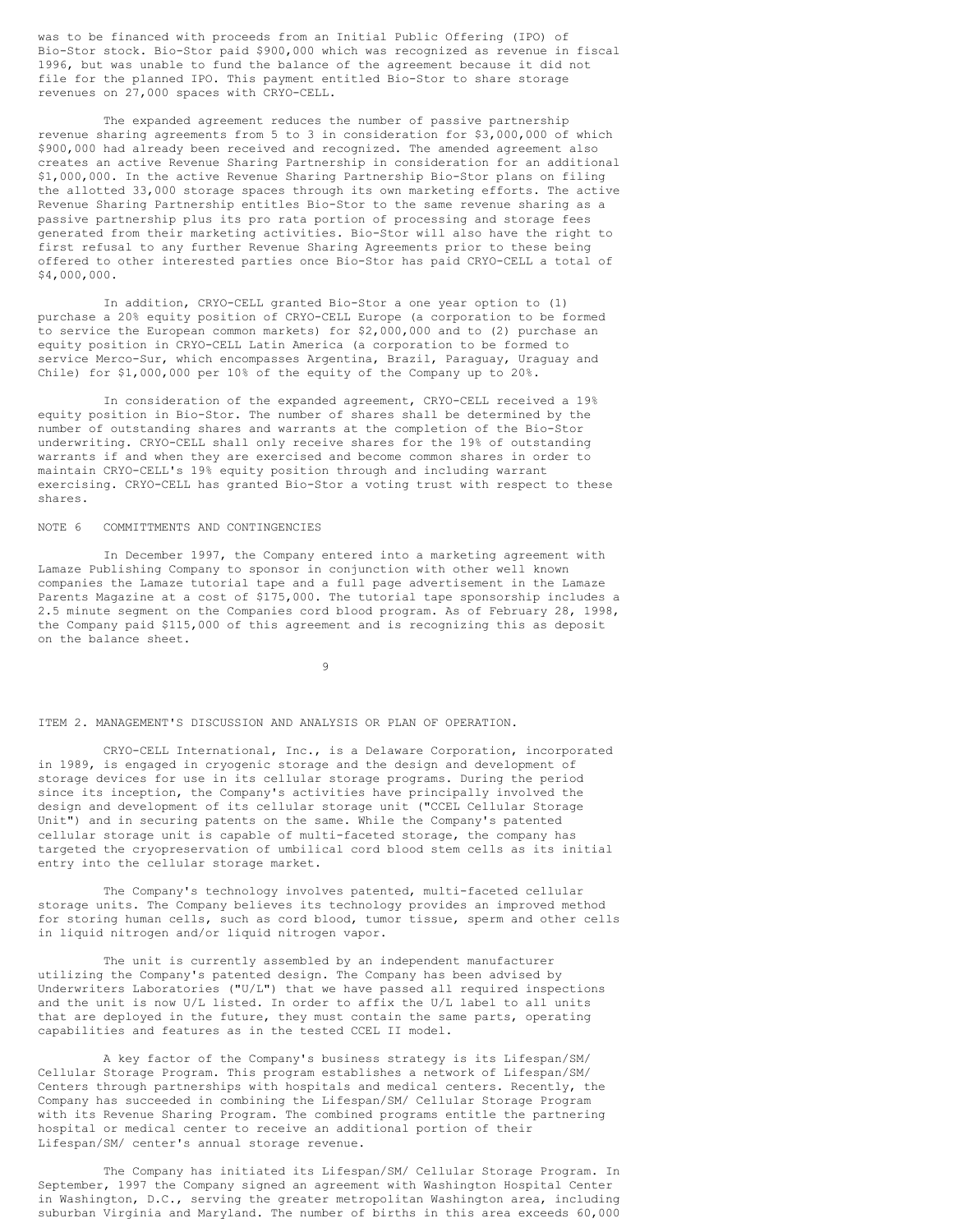annually.

Tenet Healthcare Corp., the second largest proprietary hospital system in the U.S. which operates over 120 hospitals, has agreed to participate as a Lifespan/SM/ Center and Single-Unit Revenue Sharing Partner. Tenet is expanding its lab facilities to implement the CRYO-CELL Lifespan/SM/ Program. The first facility is expected to be opened for processing in the second quarter of fiscal, 1998 at Tenet's St. Vincent Hospital in Worcester, Massachusetts.

In March 1997, the Company signed an agreement with St. Peter's Medical Center in New Brunswick, New Jersey to be the exclusive CRYO-CELL Storage Center in the State of New Jersey. The state of New Jersey has approximately 120,000 births annually. The facility is expected to open in the spring of 1998.

CRYO-CELL established a Lifespan/SM/ Center in 1996 at Reproductive Genetics Laboratory at the Illinois Masonic Medical Center in Chicago. This is a World Health Organization ("WHO") Collaborating Center for Prevention of Genetic Disorders. The Company is storing this Lifespan/SM/ Center's specimens in a standard CryoMed unit on an interim basis until our proprietary equipment is installed.

The Company's strategic plan is to develop an international cellular banking network based on its patented technologies. The Company is focusing on building alliances through its Lifespan/SM/ Program as well as its Revenue Sharing Program with university/medical centers and other organizations in the United States and overseas.

The Company gains significant marketing support from each partnered hospital or medical center

10

as they educate their patients on the potential life-saving benefits of umbilical cord blood stem cell storage. Since the hospital or medical center, under the Revenue Sharing Program, has now invested its own funds in the program, the Company believes this combined effort has the potential to accelerate the storage of cellular specimens.

The following is a discussion and analysis of the financial condition and results of operations of the Company for the quarter February 28, 1998 as compared to the same period of the prior year.

#### GENERAL

In addition to initiating its Lifespan/SM/ Cellular Storage Program, the Company has entered into an agreement with the Lamaze Publishing Company to sponsor the Lamaze tutorial tape, "You and Your Baby". The agreement calls for Lamaze to show the videotape to nearly two million women in their third trimester of pregnancy. Over 90% of first time mothers and 45% of the pre-natal market avail themselves of the Lamaze Institute for Family Education proven instruction program. The tutorial tape, which will be distributed by over 10,000 instructors, will discuss the importance of cord blood storage and refer viewers to the full page ad the company has placed in the Lamaze Parents Magazine, which will be distributed to 2.4 million expectant mothers. The Company has also committed to a second Lamaze program which will now bring the total coverage to 3.6 million expectant mothers for the tutorial tape and 4.8 million expectant mothers for the Lamaze Parents Magazine over a two year period. In addition, the Company has signed a two year commitment with Revista Lamaze para Padres Special Delivery Magazine Onsert Program to reach nearly one million Hispanic mothers-to-be with a hand delivered Spanish translation of the CRYO-CELL brochure. The Company feels this is an extremely important marketing campaign because it is known that ethnic minorities are generally underrepresented in the National Marrow Donor Registry. The Company has exclusivity in the cord blood storage field and first right of refusal for renewal of the agreement.

During the quarter, the Company continued its program of marketing its Revenue Sharing Agreements.

### INVESTMENT IN UNCONSOLIDATED AFFILIATE

CRYO-CELL owned 27% of Net/Tech International, Inc., at quarter end (See Note 2 of the Notes to Consolidated Financial Statements for CRYO-CELL holdings). Net/Tech International, Inc.'s premier product is the patented Hygiene GuardTM Hand Washing Monitoring System. The Hygiene GuardTM is an innovative, potentially life saving technology used to monitor employee hand washing at any hand washing station. The system can be utilized in the food service, food processing, health care and child care industries as well as any environment where hygiene and control of the spread of infectious disease is a priority.

Net/Tech is currently testing the Hygiene GuardTM system at the Tropicana Hotel and Casino, Arby's and KFC's fast food chains, William Beaumont Army Medical Center, and is scheduled to begin a field test at a Nestle food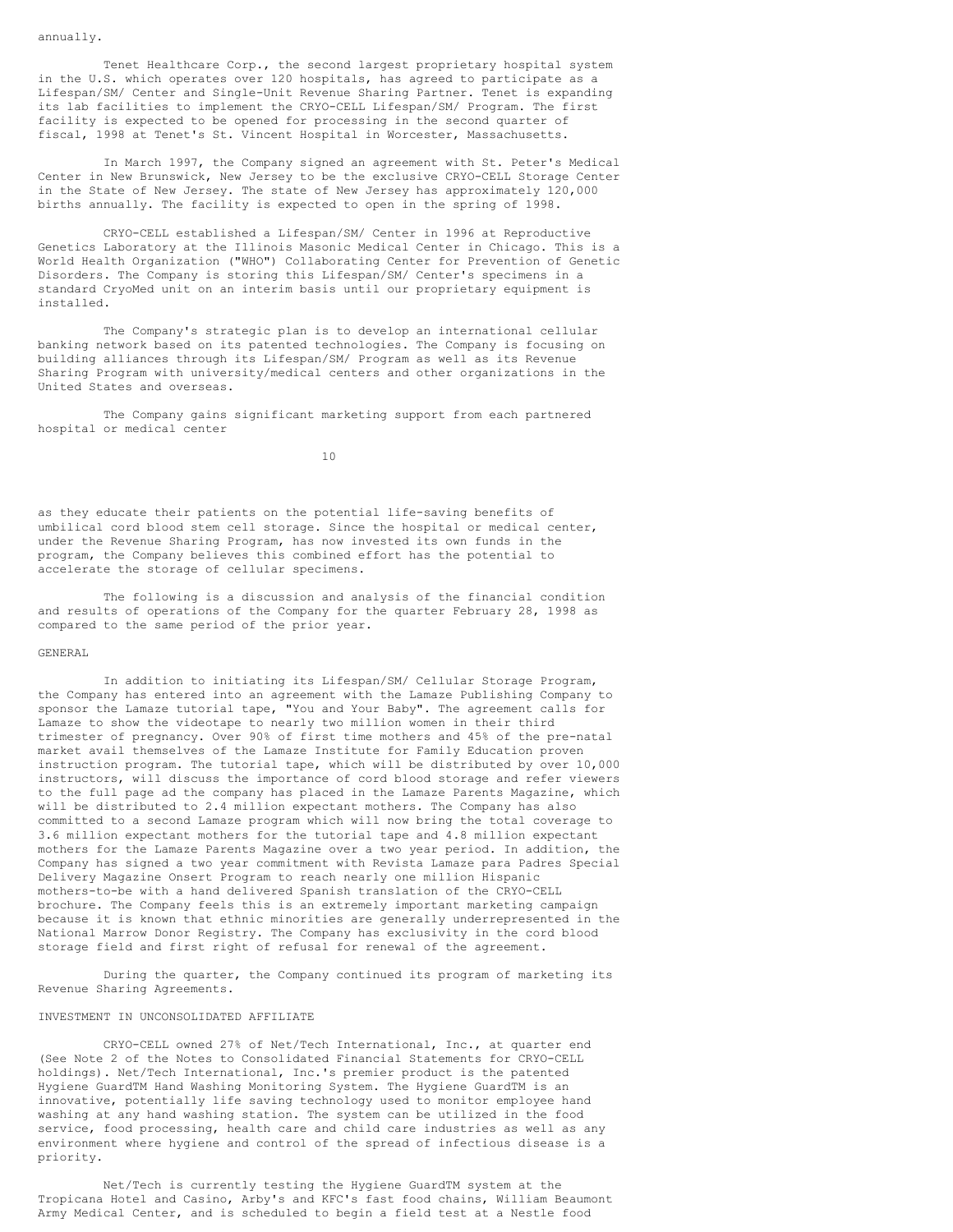manufacturing plant in April 1998. The field tests on the Series 4000 Hygiene Guard are scheduled to be completed in May 1998 with simultaneous availability of production units. The Company is also engineering additional series of the Hygiene GuardTM systems in order to be able to meet customer needs for different applications and price points.

As a result of Net/Tech's purchase in November 1997, of Hospitality Marketing & Purchasing Corporation (HMP) and the appointment of Ronald J. Heagle as President and Chief Operating Officer, the Company has expanded its plans and vision to become a complete health and food safety solutions company. The Company now plans to offer a variety of health and food safety products and services in addition to the proprietary Hygiene GuardTM technology.

In January 1998, Net/Tech was chosen by Pilgrim Products, Inc. as master distributor for the Food Fresh(TM) line of products. Pilgrim Products, based in Meriden, Connecticut, manufactures food safety

11

products. Under the terms of the agreement, all Food Fresh, or similar products, manufactured by Pilgrim, will be distributed through Net/Tech. As the sole distributor for this food safety product, Net/Tech's new target market will encompass 800,000 walk-in coolers and over 1.5 million reach-in coolers in the U.S. food service industry alone.

In March 1998, Net/Tech was appointed as exclusive master distributor of the HyGenius(TM) Hand Washing Verification System manufactured by Compliance Control, Inc. As part of the exclusive arrangement, Net/Tech will take over marketing to all existing national accounts. The HyGenius(TM) System works with any existing hand sink in nursing homes, daycare and restaurants where hand washing is critical in preventing the spread of illness and infection. The system guides users through a controlled hand washing process including soaping, lathering and rinsing for a designated amount of time as required under FDA retail Food Code. Additionally, the HyGenius(TM) verifies proper and frequent washing and provides feedback on individual compliance with automatic "management-ready" reporting. Among those currently using the HyGenius(TM) system are some of the largest names in the quick service restaurant industry as well as Marriott Hotels, Senior Living and food service operations.

Net/Tech intends to offer the hospitality and health care industries the most innovative and affordable hand wash monitoring and hand washing systems in the marketplace. The Company is also developing a food and health safety reference guide and catalog, which will offer approximately 50 to 75 health and food safety products and services. The Company is currently negotiating with manufacturers to distribute these products in the Net/Tech catalog. Net/Tech's strategy is to become the leading provider for health and food safety solutions

The Company carries its investment in Net/Tech under the Equity Method in accordance with generally accepted accounting principles. Under the equity method of accounting, these shares are valued on CRYO-CELL's balance sheet at \$138,215 as of February 28, 1998. The Company's holdings of Net/Tech stock as of February 28, 1998 is 1,865,711. If these same shares were valued at the closing market price of Net/Tech's stock on February 28, 1998, the market capitalization of CRYO-CELL's holdings would be \$5,713,740. Since the end of fiscal 1995, the Company has systematically reduced its holdings in Net/Tech from 42% to the current level of 27% by selling shares under Rule 144. When the Company's holdings of Net/Tech are less than 20%, they would be valued at fair market value in accordance with generally accepted accounting principles.

In April 1998, subsequent to the balance sheet date, the Company received \$186,607 from the sale of 68,000 shares of Net/Tech common stock. This sale brought the Company's remaining holdings of Net/Tech stock to 1,797,711.

#### MANAGEMENT

In February 1998, Gerald F. Maass joined the Company as Executive Vice President and General Manager. Mr. Maass resigned from a 10 year tenure with Johnson & Johnson (Critikon) where he served as International Director of Marketing. Mr. Maass' international contacts will be invaluable in the development of strategic alliances for the Company's proprietary technology in foreign markets. Along with extensive marketing experience, Mr. Maass also brings to CRYO-CELL experience in general management and the medical technology field.

#### RESULTS OF OPERATIONS

REVENUES. Revenues for the quarter ended February 28, 1998 were \$36,175 as compared to \$404,800 in quarter ended February 28, 1998. The 1997 quarterly results included a \$400,000 deposit toward a Revenue Sharing Partnership. The Company has since begun to process and store specimens in its own state of the art laboratory in Clearwater, Florida. To facilitate this strategy the Company has entered into a marketing campaign with Lamaze Publishing Company which will reach 2.8M expectant mothers in their third trimester. A return of at least 3/4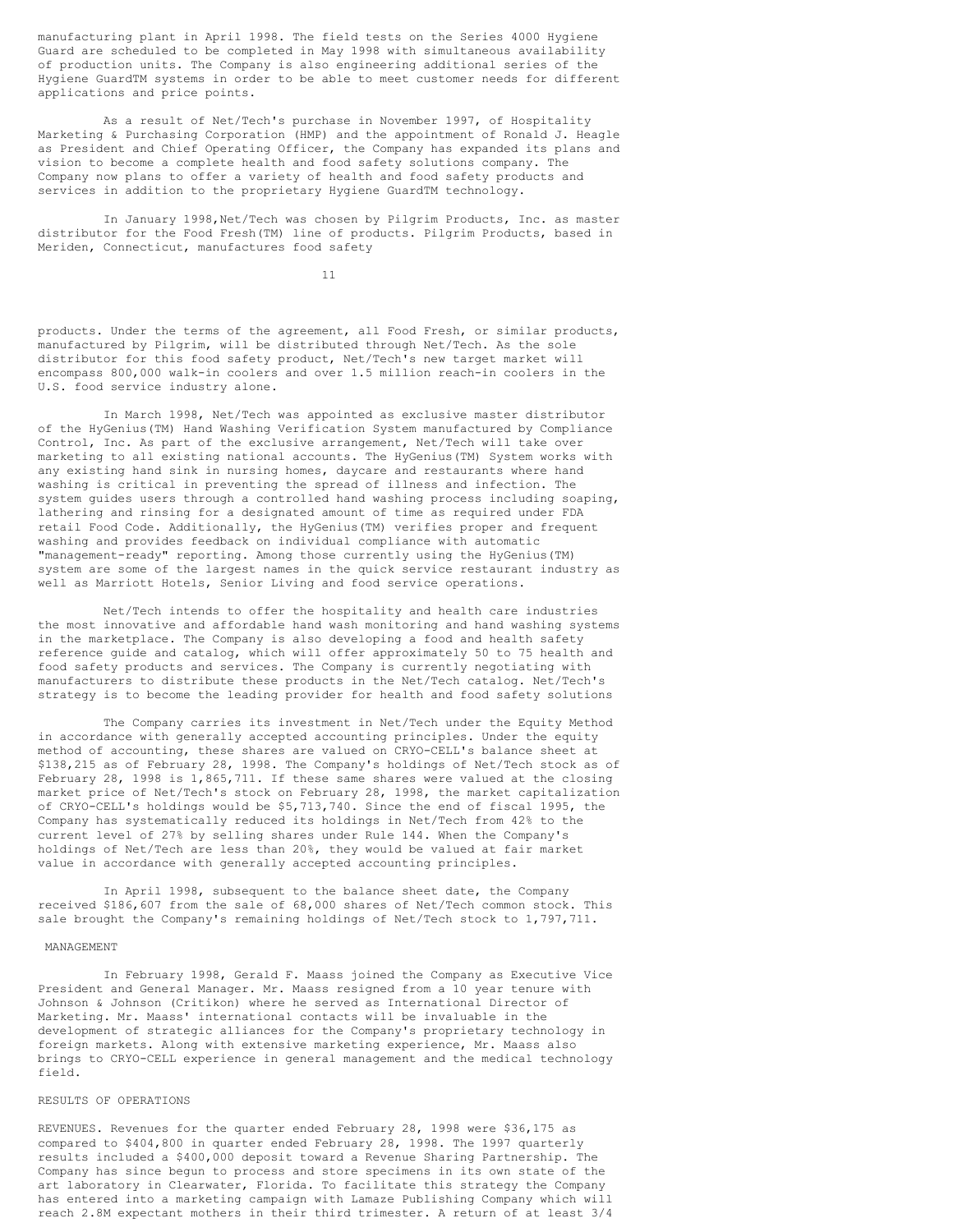of 1% would produce approximately 20,000 specimens. Bio-Stor will be given first right of refusal for future Revenue Sharing Partnerships under the terms of the expanded agreement (See Notes to Consolidated Financial Statements, Note 5).

MARKETING, GENERAL AND ADMINISTRATIVE EXPENSES. Marketing, general and administrative expenses during the quarter ended February 28, 1998 were \$393,639 as compared to \$430,780 for the quarter ended February 28, 1997. These expenditures reflect the expense of market development, lab operations support and client services associated with the Lifespan/SM/ Centers and Revenue Sharing Agreements, continued product development, and the establishment of an expanded management team to handle the anticipated growth. In addition, the Company incurred costs for printing promotional brochures associated with the marketing campaign with Lamaze Publishing Company.

RESEARCH, DEVELOPMENT AND RELATED ENGINEERING EXPENSES. Research, development and related engineering expenses for the three months ended February 28, 1998, were \$49,054 as compared to \$29,690 in 1997. The increase reflects the continued development of the Company's second generation cellular storage unit, as well as, the research and development of the Company's additional cellular storage systems. The Company has been advised by Underwriter's Laboratories ("U/L") that the second generation cellular storage unit has passed all required inspections and the unit is now U/L approved. In order to affix the U/L label to all units that are deployed in the future, they must contain the same parts, operating capabilities and features as in the tested CCEL II model.

#### LIQUIDITY AND CAPITAL RESOURCES

At February 28, 1998, the Company had cash and cash equivalents of \$487,697 as compared to \$1,200,415 at February 28, 1997. The decrease in cash and cash equivalents was a result of the funding of operations as well as the increased spending for the Company's new state of the art laboratory, expenditures related to its cellular storage unit and expenses related to the marketing campaign with Lamaze Publishing Company.

Future capital expenditures are dependent on the rate at which the Company opens additional storage centers. The Company anticipates that cash reserves, cash flows from operations and the sale of subsidiary stock in fiscal, 1998 will be sufficient to fund its growth. Cash flows from operations will depend primarily on the sale of additional Revenue Sharing Agreements and the results of an extensive umbilical cord blood cellular storage marketing campaign with Lamaze publications.

#### FORWARD LOOKING STATEMENTS

In addition to historical information, this report contains forward-looking statements within the meanings of Section 27A of the Securities Act of 1933 and Section 21E of the Securities Exchange Act of 1934. The forward-looking statements contained herein are subject to certain risks and uncertainties that could cause actual results to differ materially from those reflected in the forward-looking statements. Factors that might cause such a difference include, but are not limited to, those discussed in the section entitled "Management's Discussion and Analysis or Plan of Operation." Readers are cautioned not to place undue reliance on these forward-looking statements, which reflect management's analysis only as of the date hereof. CRYO-CELL International, Inc. (the "Company") undertakes no obligation to publicly revise these forward-looking statements to reflect events or circumstances that arise after the date hereof. Readers should carefully review the risk factors described in other documents the Company files from time to time with the Securities and Exchange Commission, including the most recent Annual Report on Form 10-K, Quarterly Reports on Form 10-Q to be filed by the Company in 1997 and any Current Reports on Form 8-K filed by the Company.

13

#### PART II - OTHER INFORMATION

#### ITEM 1. LEGAL PROCEEDINGS

In July, 1996, CRYO-CELL filed a lawsuit in the Superior Court of California claiming that the University of Arizona and other defendants had breached CRYO-CELL's contract, misappropriated trade secrets and other allegations. The University filed a motion attempting to get the Lawsuit dismissed in California which the Court disallowed. CRYO-CELL believes its suit has merit and the allegations can be proven.

On March 28, 1997, the Company was informed that the University of Arizona has filed a cross claim to the CRYO-CELL lawsuit stating that CRYO-CELL had breached the contract and had intentionally misled the University. CRYO-CELL believes there is no merit to these allegations and that the belated cross claim is part of the strategy by the University to motivate CRYO-CELL to settle the case.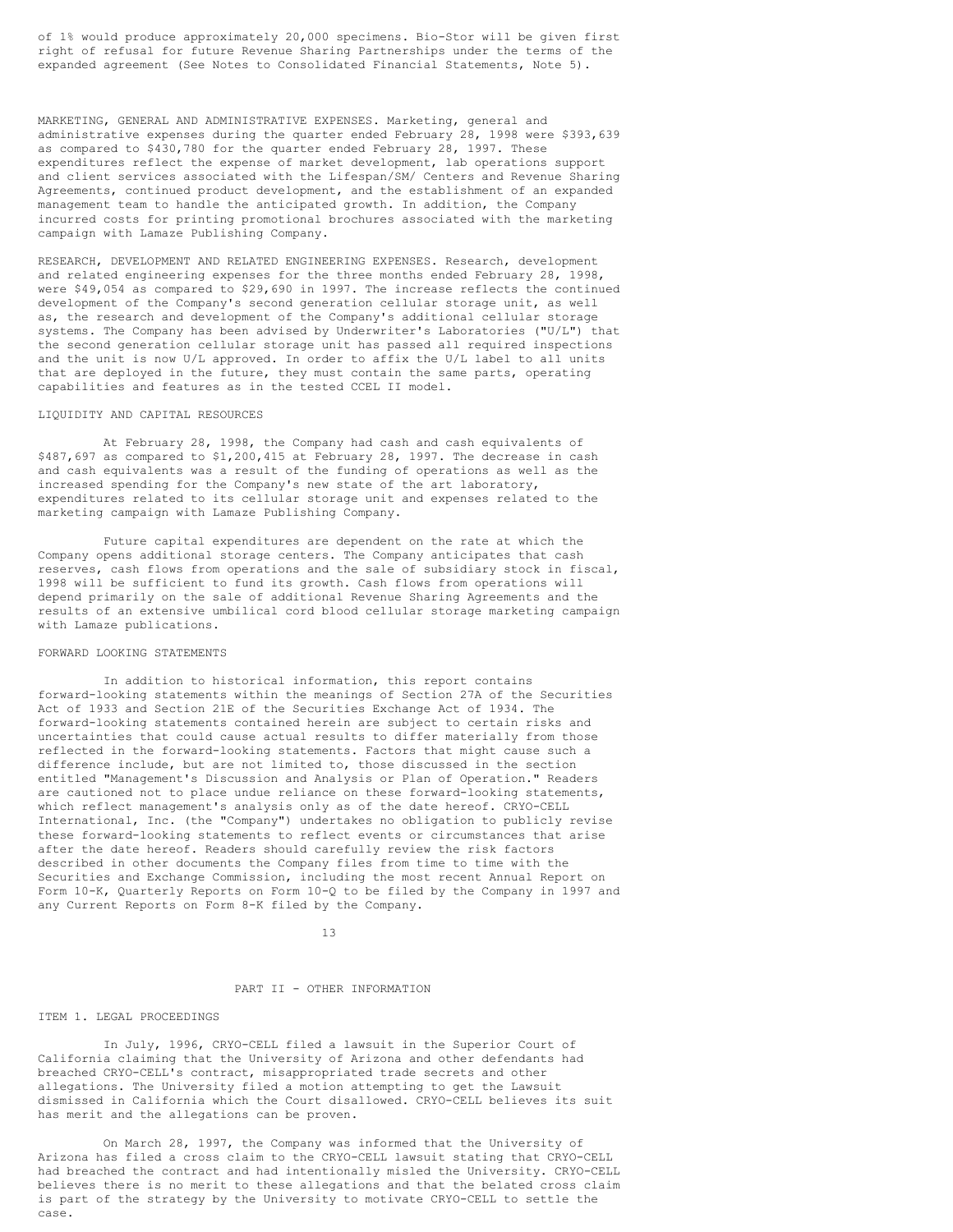On October 31, 1997, the Company filed a complaint in the United States District Court for the Northern District of New York against Stainless Design Corporation (SDC) seeking to recover two cellular storage units that have been completed by SDC currently located at SDC's manufacturing facility, additional equipment stored by SDC and a \$250,000 deposit remaining from \$900,000 the Company paid in 1993 for the production of six cellular storage machines. The Company alleges that SDC breached their contract based on their failure to complete their contractual obligation to produce the six machines in the specified time frame. In response, SDC denied these allegations claiming in part that numerous design changes by CRYO-CELL's engineers resulted in the per unit construction costs to exceed initial estimates and further claims that they had acquired the parts necessary to construct the additional two units. SDC claims that CRYO-CELL has failed to pay an additional \$150,000 owed resulting from SDC's costs incurred to date. The Company believes that this counterclaim is without merit and is pursuing it's action to obtain possession of the equipment, it's \$250,000 security deposit and compensatory damages. In the opinion of the Company management the ultimate resolution of these claims will not have a material adverse effect on the Company's financial position.

14

ITEM 6. EXHIBITS AND REPORTS ON FORM 8-K

(a) Exhibits

- 
- 3.1 Certificate of Incorporation(1)<br>3.11 Amendment to Certificate of Inc Amendment to Certificate of Incorporation
- 3.2 By-Laws(1)<br>3.21 Board Minu
- Board Minutes to Amendment of By-Laws(2) 27 Financial Data Schedule (EDGAR version only)

-------------------

- (1) Incorporated by reference to the Company's Registration Statement on Form S-1 (No. 33-34360).
- (2) Incorporated by reference to the Company's Annual Report on Form 10-K for the year ended November 30, 1994.
- (b) Reports on Form 8-K

No reports on Form 8-K were filed since the last report.

15

#### SIGNATURES

Pursuant to the requirements of the Securities Exchange Act of 1934, the Registrant has duly caused this report to be signed on its behalf by the undersigned thereunto duly authorized.

CRYO-CELL INTERNATIONAL, INC.

/s/ DANIEL D. RICHARD --------------------- Daniel D. Richard Chief Executive Officer

Date: April 20, 1998

16